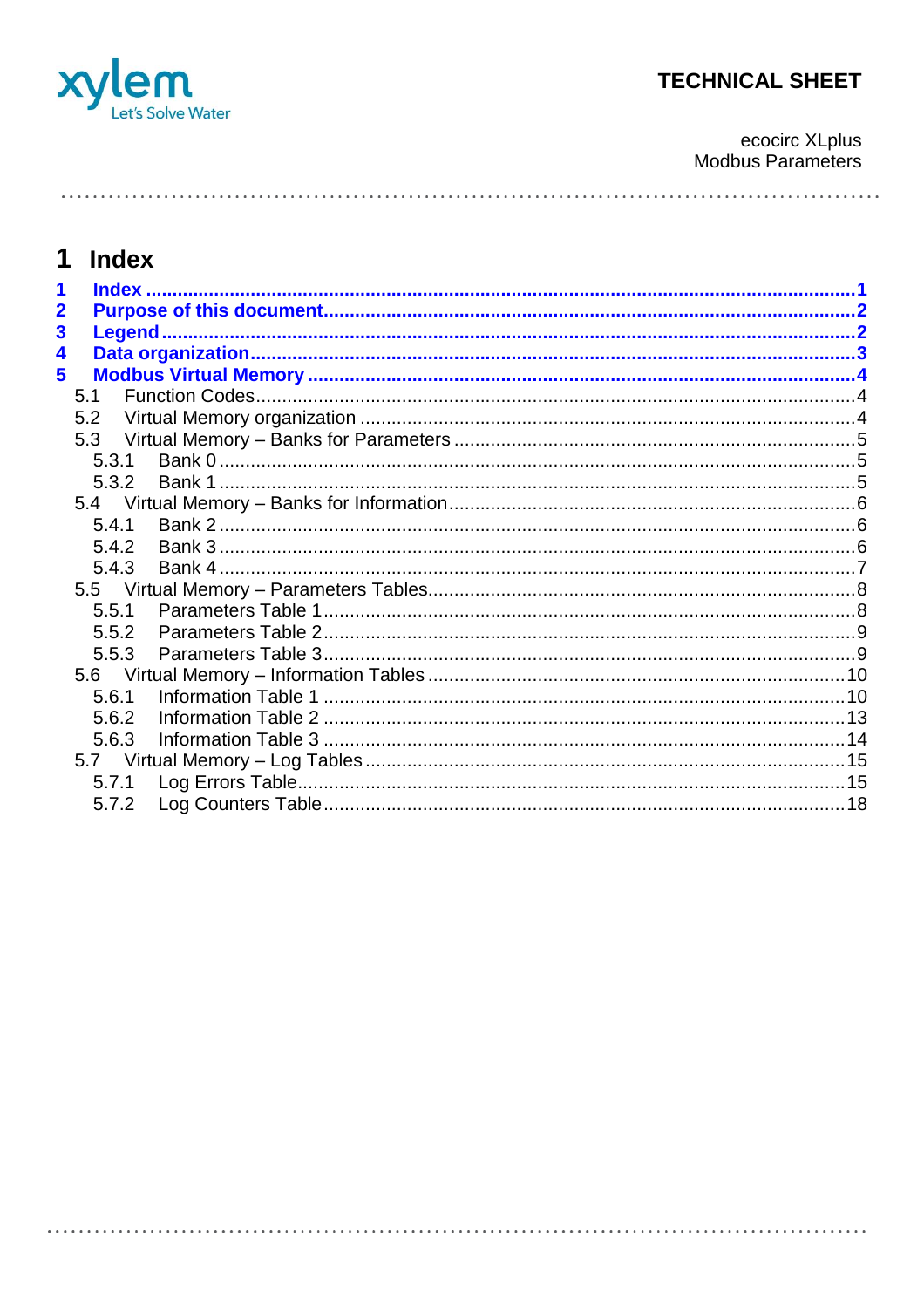

ecocirc XLplus Modbus Parameters

# **2 Purpose of this document**

The purpose of this document is to provide a list and a simple explanation of the Modbus registers implemented in the "ecocirc XLplus" electronic drive: they are organized as a Modbus virtual memory (described in par. [5\)](#page-3-0), and each of them has a correspondent register inside the physical memory of the drive.

# **3 Legend**

| <b>MB</b>      | <b>Modbus</b>                                  |
|----------------|------------------------------------------------|
| <b>REG</b>     | Register                                       |
| <b>MIN</b>     | Minimum                                        |
| <b>MAX</b>     | Maximum                                        |
| <b>DEF</b>     | Default                                        |
| R.             | Readable                                       |
| R/W            | Readable & Writable                            |
| <b>RPM</b>     | Round per Minute                               |
| Q              | Flow                                           |
| H              | Head                                           |
| P              | Power                                          |
| PROP.          | Proportional                                   |
| W              | Watt                                           |
| $\mathsf{A}$   | Ampere                                         |
| <b>LSW/MSW</b> | Least Significant Word / Most Significant Word |
| <b>PWR</b>     | Power                                          |
| <b>FW</b>      | Firmware                                       |
| <b>KI</b>      | Integral constant                              |
| <b>KP</b>      | Proportional constant                          |
| N.U.           | Not used                                       |
| <b>N.A.</b>    | Not accessible                                 |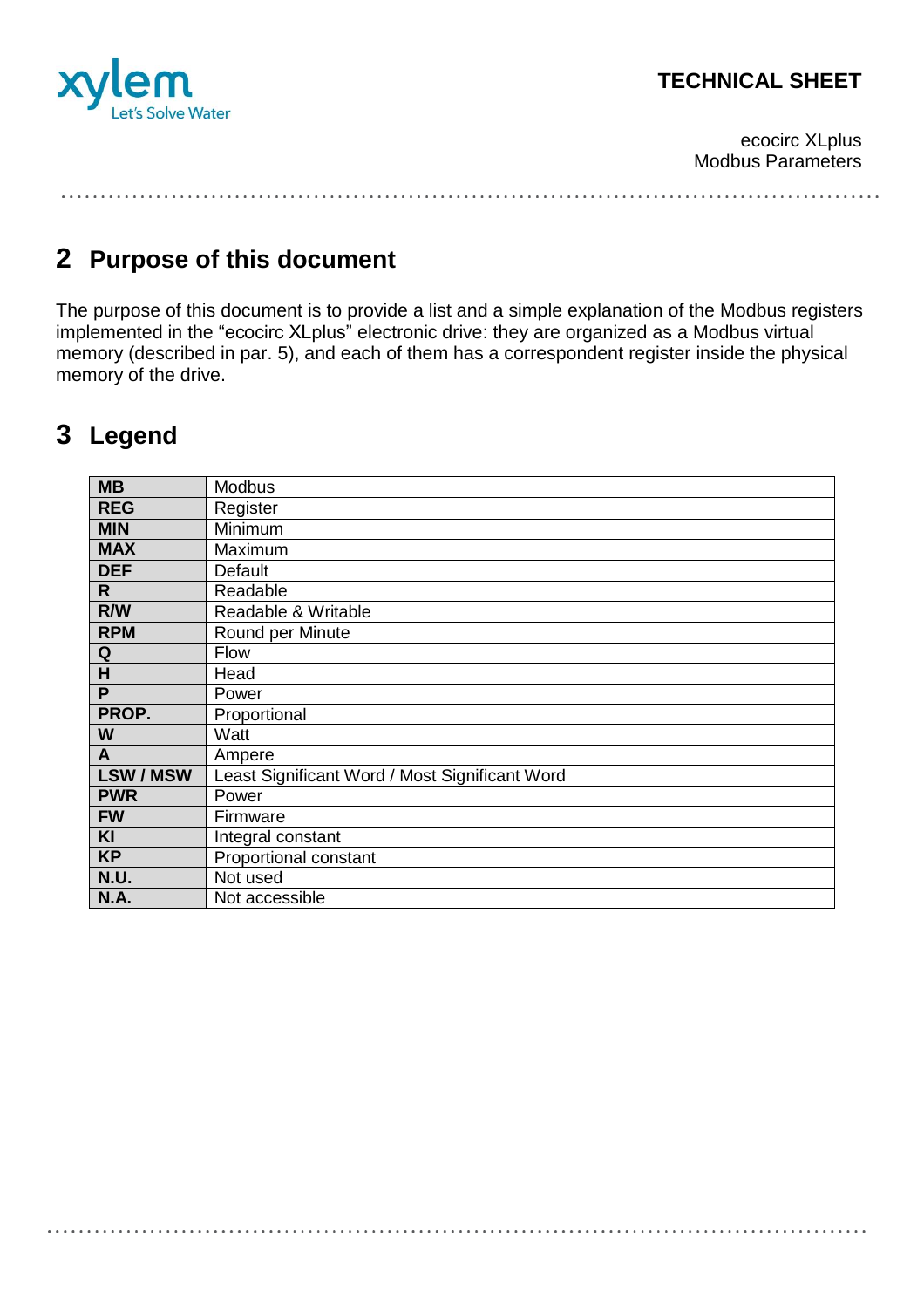

ecocirc XLplus Modbus Parameters

# **4 Data organization**

The data-set managed by the ecocirc XLplus can be divided into 2 main subsets:

- *Parameters*, that is "Readable and Writable" data [**R/W**] used for setting a specific behaviour, activating a function, writing data, etc. inside the drive.
- *Information*, that is "Readable" data [R], used for acquiring values or feedbacks from the drive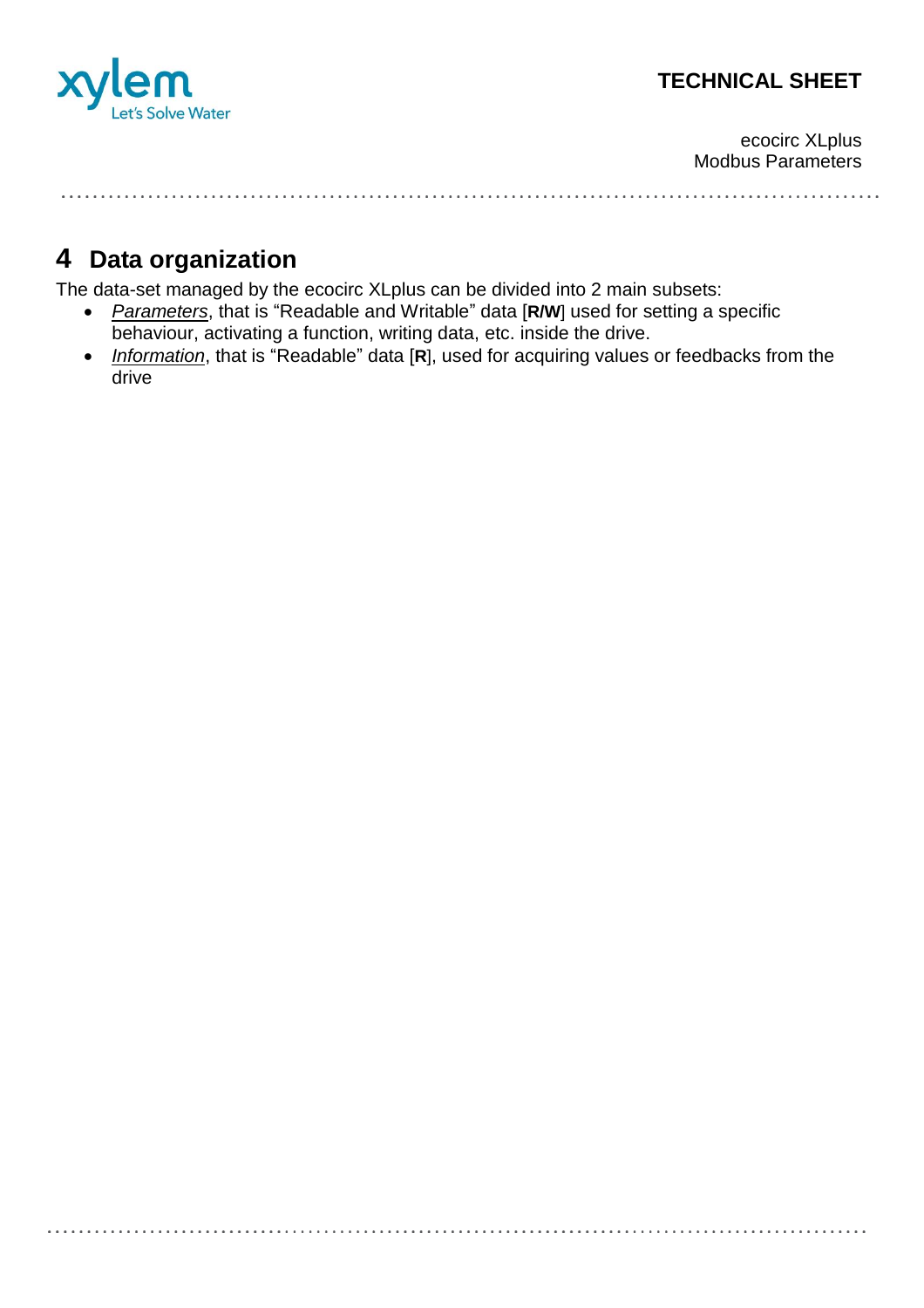

ecocirc XLplus Modbus Parameters

# <span id="page-3-0"></span>**5 Modbus Virtual Memory**

The complete data-set managed by the ecocirc XLplus is accessible considering a Modbus virtual memory made exclusively of Holding Registers, representing both *Parameters* and *Information*: readable and writable the *Parameters*, readable only the *Information*.

## **5.1** *Function Codes*

Among the set of all the public Function Codes available in the Modbus protocol definition, ecocirc Xlplus implements only the subsequent Function Codes

- **Read Holding Registers** [hex code 0x03] for reading both holding registers representing *Parameters* and *Information*
- **Write Multiple Registers** [hex code 0x10] for writing holding registers representing *Parameters*

## **5.2** *Virtual Memory organization*

The holding register addressable space, according with the Modbus protocol, is 65536regs wide (from 0x0000 to 0xFFFF), and has been organized as follows.

|                 | ⇑                      | 0x0000 |                                                                                         |
|-----------------|------------------------|--------|-----------------------------------------------------------------------------------------|
| Bank 0          | 256                    |        | > $\Rightarrow$ Devoted to Parameters (Holding Registers R/W)                           |
|                 |                        |        |                                                                                         |
|                 | V                      | 0x00FF |                                                                                         |
|                 | $\overline{\hat{\pi}}$ | 0x0100 |                                                                                         |
| Bank 1          | 256                    |        | $\blacktriangleright \Rightarrow$ Devoted to Parameters (Holding Registers <b>R/W</b> ) |
|                 |                        |        |                                                                                         |
|                 | V                      | 0x01FF |                                                                                         |
|                 | ⋔                      | 0x0200 |                                                                                         |
| <b>Bank 2</b>   | 256                    |        | $\triangleright$ $\Rightarrow$ Devoted to Information (Holding Registers R)             |
|                 |                        |        |                                                                                         |
|                 | V                      | 0x02FF |                                                                                         |
|                 | ⇑                      | 0x0300 |                                                                                         |
| Bank 3          | 256                    |        | $\Rightarrow$ Devoted to Information (Holding Registers R)                              |
|                 |                        |        |                                                                                         |
|                 | ⇓                      | 0x03FF |                                                                                         |
|                 | ⇑                      | 0x0400 |                                                                                         |
| Bank 4          | 256                    |        | $\Rightarrow$ Devoted to Information (Holding Registers R)                              |
|                 |                        |        |                                                                                         |
|                 | ⇓                      | 0x04FF |                                                                                         |
|                 |                        |        |                                                                                         |
|                 |                        |        |                                                                                         |
|                 | ⇑                      | 0xFF00 |                                                                                         |
|                 |                        |        |                                                                                         |
| <b>Bank 255</b> | 256                    |        |                                                                                         |
|                 | V                      | OxFFFF |                                                                                         |
|                 |                        |        |                                                                                         |

**Figure 1**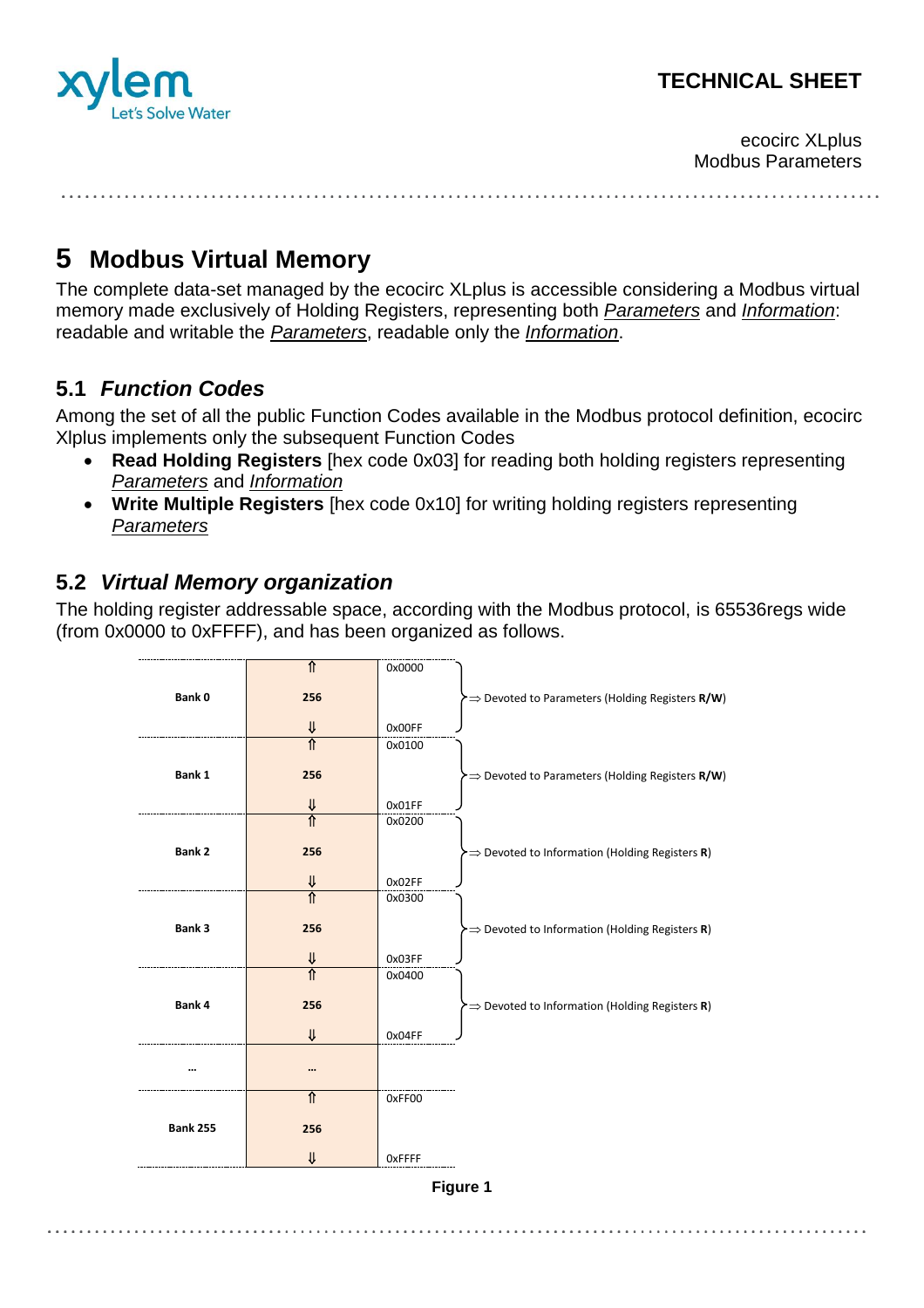

ecocirc XLplus Modbus Parameters

### **5.3** *Virtual Memory – Banks for Parameters*

### **5.3.1 Bank 0**

Bank 0 is organized as follows

| Ŧ       | 0x0000 |                           |                                                        |
|---------|--------|---------------------------|--------------------------------------------------------|
| 48      |        | <b>Parameters Table 1</b> | Pump parameters for standard settings (see par. 5.5.1) |
| ⇓       | 0x002F | <b>N.A.</b>               | Not accessible                                         |
| ⇑       | 0x0030 | <b>Parameters Table 2</b> | Pump parameters for advanced settings (see par. 5.5.2) |
| 48      |        |                           |                                                        |
| ⇓       | 0x005F | N.A.                      | Not accessible                                         |
| ⇑       | 0x0060 |                           |                                                        |
| 48      |        | <b>Parameters Table 3</b> | Twin pump parameters (see par. 5.5.3)                  |
| ₩       | 0x008F | <b>N.A.</b>               | Not accessible                                         |
| ⇑       | 0x0090 | <b>Parameters Table 4</b> | Reserved                                               |
| 48      |        |                           |                                                        |
| ⇓       | 0x00BF | <b>N.A.</b>               | Not accessible                                         |
| ⇑       | 0x00C0 | <b>Parameters Table 5</b> |                                                        |
| 48      |        |                           | Reserved                                               |
| ⇓       | 0x00EF | N.A.                      | Not accessible                                         |
| ⇑       | 0x00F0 |                           |                                                        |
| 16<br>⇓ | 0x00FF | <b>N.A.</b>               | Not accessible                                         |
|         |        | Figura 2                  |                                                        |

**Figure 2**

Accessing to Bank 0 regions declared as "Not accessible" (**N.A.**), outside of the Parameters Tables described, will bring to an "Invalid Address" answer.

#### **5.3.2 Bank 1**

Bank 1 is Not Used, therefore accessing to Bank 1 addresses will bring to an "Invalid Address" answer.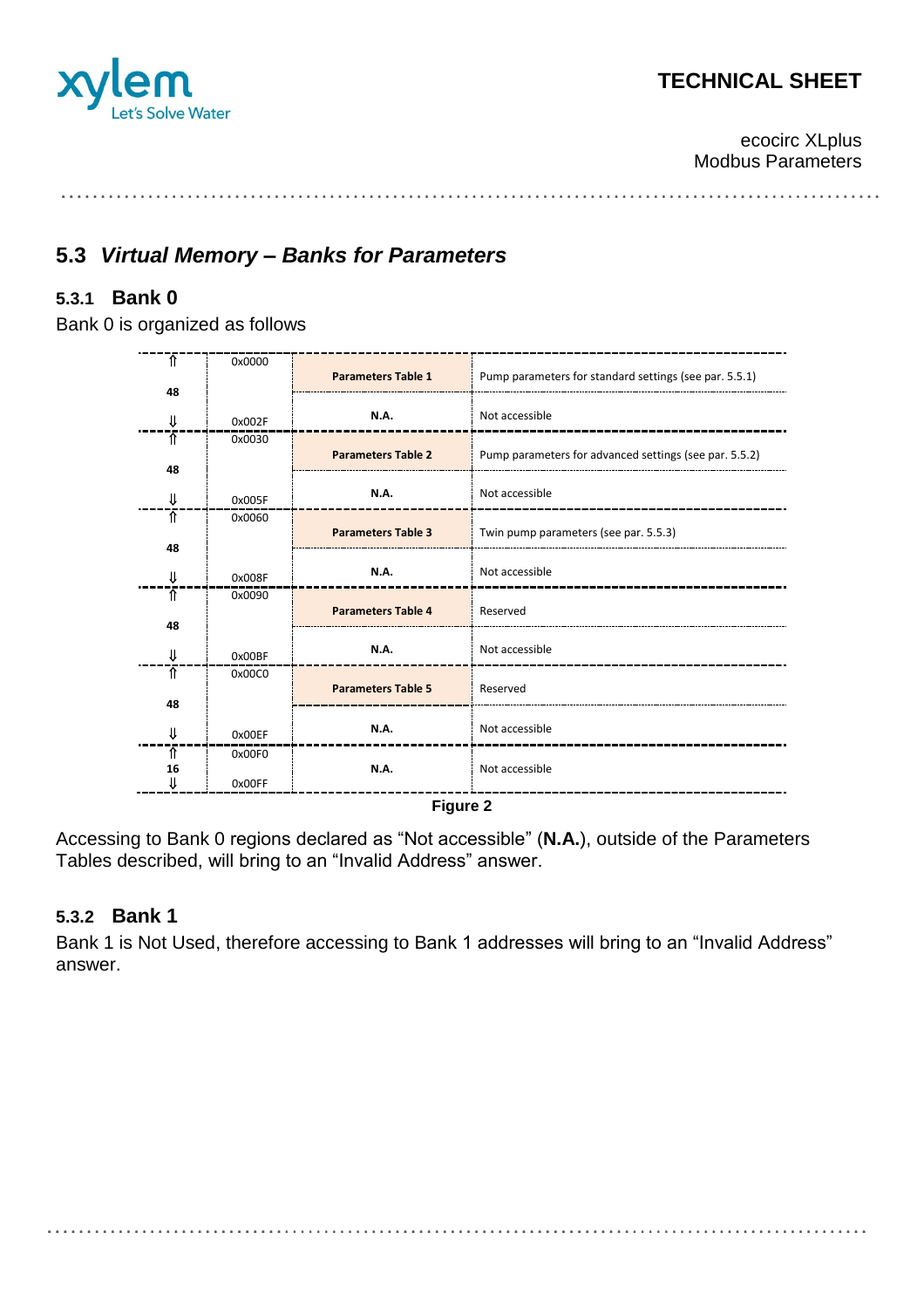

ecocirc XLplus Modbus Parameters

## **5.4** *Virtual Memory – Banks for Information*

### **5.4.1 Bank 2**

Bank 2 is organized as follows

| ᡯ       | 0x0200 |                            |                                                    |
|---------|--------|----------------------------|----------------------------------------------------|
| 48      |        | <b>Information Table 1</b> | Pump information for standard use (see par. 5.6.1) |
| ⇓       | 0x022F | <b>N.A.</b>                | Not accessible                                     |
| ⇑       | 0x0230 | <b>Information Table 2</b> | Pump information for advanced use (see par. 5.6.2) |
| 48      |        |                            |                                                    |
| ⇓       | 0x025F | <b>N.A.</b>                | Not accessible                                     |
| ⇑       | 0x0260 |                            |                                                    |
| 48      |        | <b>Information Table 3</b> | Twin pump information (see par. 5.6.3)             |
| ⇓       | 0x028F | N.A.                       | Not accessible                                     |
| ⇑       | 0x0290 | <b>Information Table 4</b> | Reserved                                           |
| 48      |        |                            |                                                    |
| ⇓       | 0x02BF | <b>N.A.</b>                | Not accessible                                     |
| ⇑       | 0x02C0 | <b>Information Table 5</b> | Reserved                                           |
| 48      |        |                            |                                                    |
| ⇓       | 0x02EF | <b>N.A.</b>                | Not accessible                                     |
| ⇑       | 0x02F0 |                            |                                                    |
| 16<br>⇓ | 0x02FF | <b>N.A.</b>                | Not accessible                                     |

**Figure 3**

Accessing to Bank 2 regions declared as "Not accessible" (**N.A.**), outside of the Information Tables described, will bring to an "Invalid Address" answer.

#### **5.4.2 Bank 3**

Bank 3 is Not Used, therefore accessing to Bank 3 addresses will bring to an "Invalid Address" answer.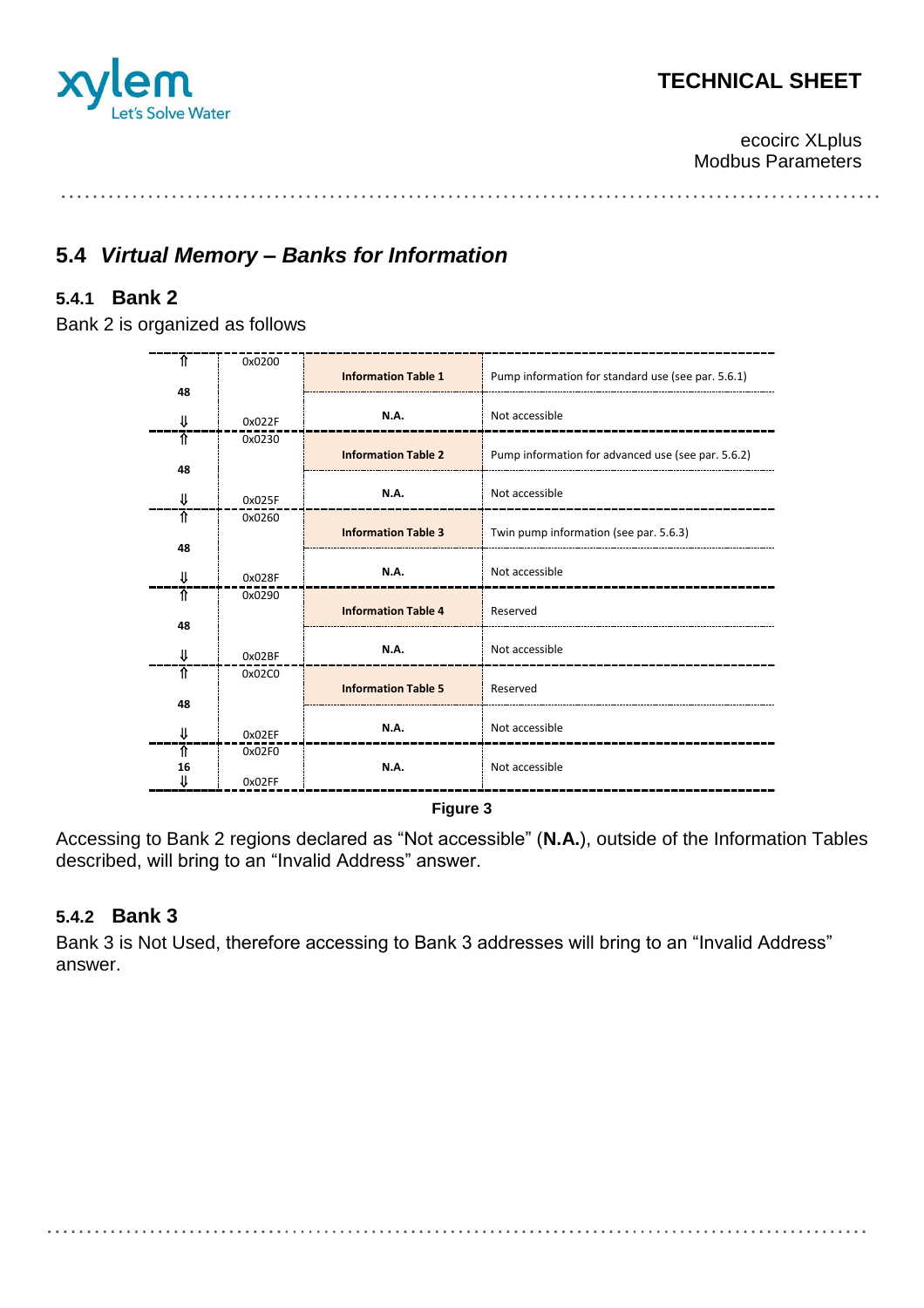

ecocirc XLplus Modbus Parameters

#### **5.4.3 Bank 4**

Bank 4 is organized as follows

|     | 0x0400 | <b>Log Errors Table</b>   | Alarms/Errors information (see par. 5.7.1) |
|-----|--------|---------------------------|--------------------------------------------|
| 192 |        |                           |                                            |
|     | 0x04BF | <b>N.A.</b>               | Not accessible                             |
|     | 0x04C0 | <b>Log Counters Table</b> | Life counters information (see par. 5.7.2) |
| 48  |        |                           |                                            |
|     | 0x04FF | <b>N.A.</b>               | Not accessible                             |
|     | 0x04F0 |                           |                                            |
| 16  |        | <b>N.A.</b>               | Not accessible                             |
|     |        |                           |                                            |

#### **Figure 4**

Accessing to Bank 4 regions declared as "Not accessible" (**N.A.**), outside of the Log Tables described, will bring to an "Invalid Address" answer.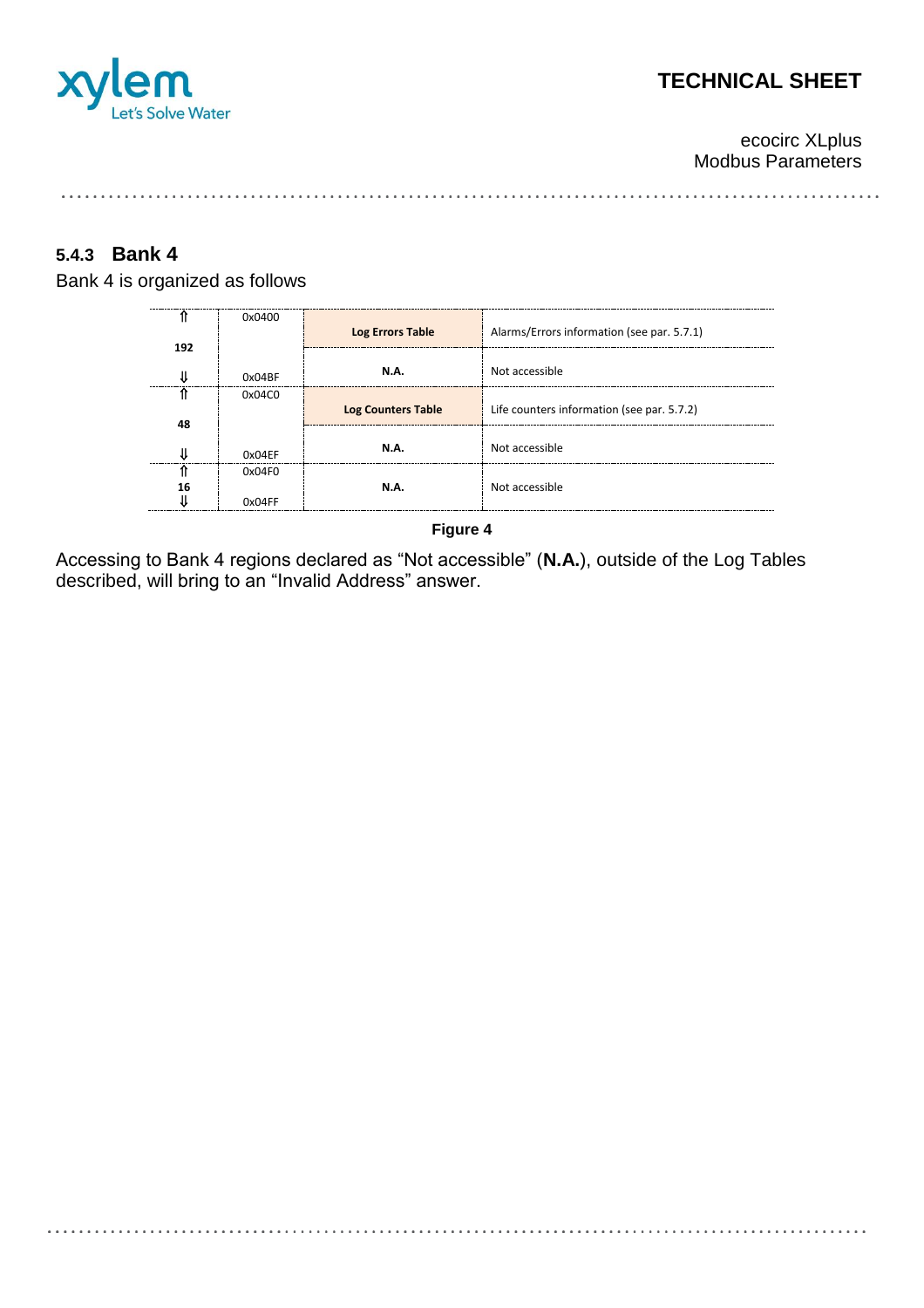

ecocirc XLplus Modbus Parameters

. . . . . . . . . . . . . . . . . . . . . . . . . . .

## **5.5** *Virtual Memory – Parameters Tables*

### <span id="page-7-0"></span>**5.5.1 Parameters Table 1**

It is a set of parameters [**R/W**] used for *standard settings*: generally the same operations or functions a user can perform/activate through the user interface.

| <b>MB. ADDRESS</b><br>(HEX) | PARAMETER DESCRIPTION                                                                                          | <b>MEASURING UNIT</b>                        | <b>MIN</b>   | <b>MAX</b>     | <b>DEF</b>     | <b>STEP</b>  |
|-----------------------------|----------------------------------------------------------------------------------------------------------------|----------------------------------------------|--------------|----------------|----------------|--------------|
| 0x0000                      | <b>OPERATING MODE</b><br>$0 =$ OFF<br>$1 = ON$                                                                 |                                              | $\Omega$     | $\mathbf{1}$   | $\mathbf{1}$   | $\mathbf{1}$ |
| 0x0001                      | <b>CONTROL MODE</b> <sup>1</sup><br>$1 = CONSTANT PRESSURE$<br>2 = PROPORTIONAL PRESSURE<br>3 = CONSTANT CURVE |                                              | $\mathbf{1}$ | $\overline{3}$ | $\overline{2}$ | $\mathbf{1}$ |
| 0x0002                      | <b>NIGHT-MODE ACTIVATION</b><br>$0 = NOT$ ACTIVE<br>$1 =$ ACTIVE                                               |                                              | $\Omega$     | $\mathbf{1}$   | $\Omega$       | $\mathbf{1}$ |
| 0x0003                      | <b>AIR VENTING PROCEDURE</b><br>$0 = NOT$ ACTIVE<br>$1 =$ ACTIVE                                               |                                              | $\mathbf{0}$ | $\mathbf{1}$   | $\mathbf{1}$   | $\mathbf{1}$ |
| 0x0004                      | <b>PROPORTIONAL PRESSURE SETPOINT<sup>2</sup></b><br>(for CONTROL MODE = 2)                                    | $[1/100 \text{ m}]$<br>$(i.e. .350 = 3,50m)$ | 200          | 1200           | 550            | $\mathbf{1}$ |
| 0x0005                      | <b>CONSTANT PRESSURE SETPOINT<sup>2</sup></b><br>(for CONTROL MODE = $1$ )                                     | $[1/100 \text{ m}]$<br>$(i.e. .350 = 3,50m)$ | 100          | 1200           | 500            | $\mathbf{1}$ |
| 0x0006                      | <b>CONSTANT CURVE SETPOINT<sup>2</sup></b><br>(for CONTROL MODE = 3)                                           | [rpm]                                        | 800          | 4500           | 2000           | $\mathbf{1}$ |
| 0x0007                      | <b>AIR VENTING POWER ON</b><br>$0 = NOT$ ACTIVE<br>$1 = ACTIVE$                                                |                                              | $\Omega$     | $\mathbf{1}$   | $\mathbf{1}$   | $\mathbf{1}$ |

**Parameters Table 1**

 $\frac{1}{1}$ [CONTROL MODE = 0] is reserved for future implementation

<span id="page-7-1"></span> $^2$  The MIN, MAX and DEFAULT value depends strictly on the pump model: values in the table are only for reference. See also par[. 5.6.2](#page-12-0)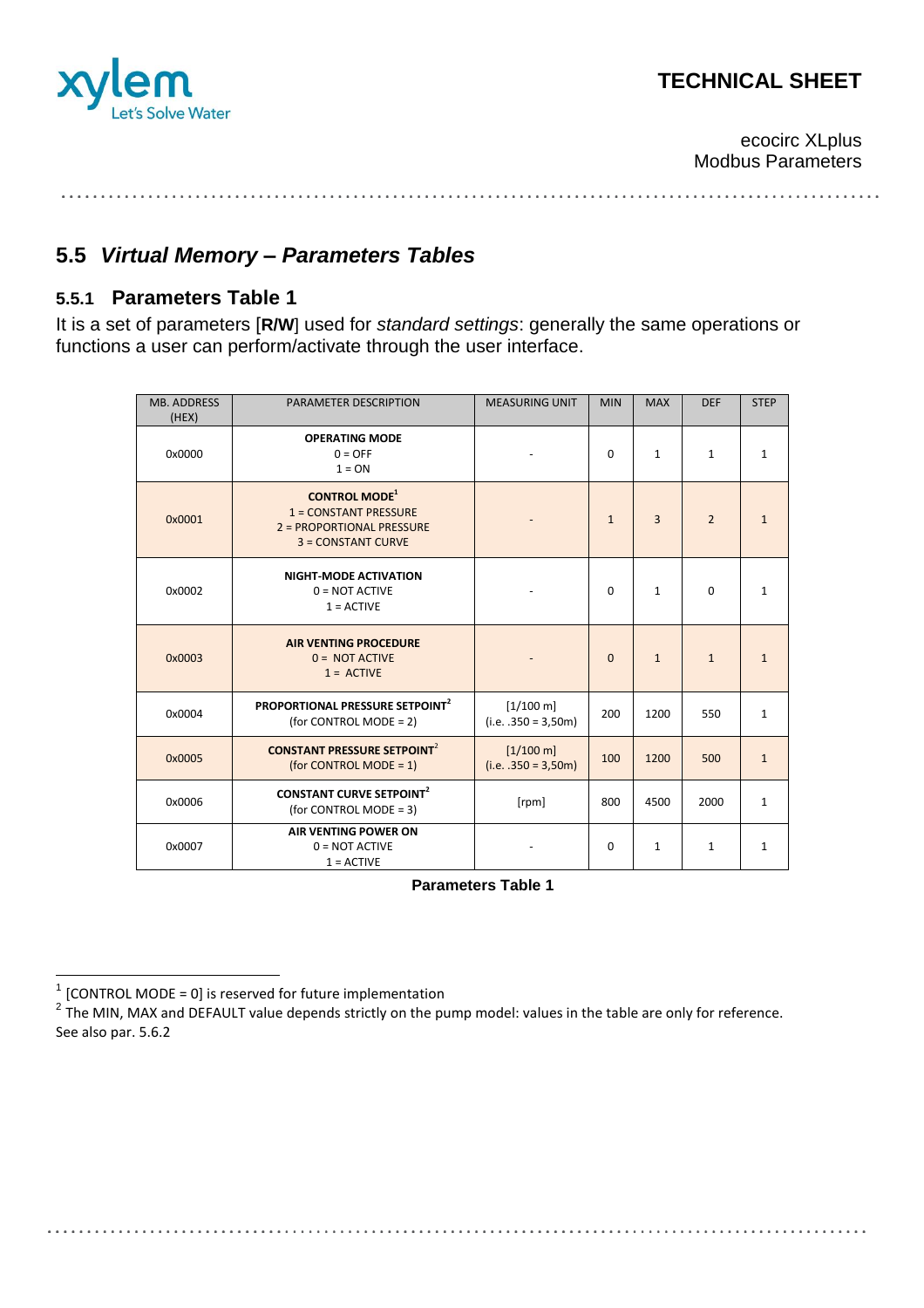

ecocirc XLplus Modbus Parameters

### **5.5.2 Parameters Table 2**

It is a set of parameters [**R/W**] used for *advanced settings*: these operations or functions cannot be performed/activated through the user interface.

| <b>MB. ADDRESS</b><br>(HEX) | <b>PARAMETER DESCRIPTION</b>                                                                                     | <b>MEASURING UNIT</b> | <b>MIN</b>   | <b>MAX</b>     | <b>DEF</b> | <b>STEP</b>  |
|-----------------------------|------------------------------------------------------------------------------------------------------------------|-----------------------|--------------|----------------|------------|--------------|
| 0x0030                      | <b>TEMPERATURE CONTROL MODE</b><br>$0 = NOT$ ACTIVE<br>1 = PROP. TEMPERATURE TO HEAD<br>2 = CONSTANT TEMPERATURE |                       | $\Omega$     | $\overline{2}$ | $\Omega$   | $\mathbf{1}$ |
| 0x0031                      | <b>ABSOLUTE TEMPERATURE SETPOINT</b>                                                                             | [°C]                  | 30           | 80             | 50         | $\mathbf{1}$ |
| 0x0032                      | DIFFERENTIAL TEMPERATURE SETPOINT                                                                                | [°C]                  | 20           | 50             | 30         | $\mathbf{1}$ |
| 0x0033                      | <b>TEMPERATURE PROBE</b><br>$0 = INTERNAL$<br>$1 = EXTERNAL$<br>$2 = DIFFERENTIAL$                               |                       | $\Omega$     | $\overline{2}$ | $\Omega$   | $\mathbf{1}$ |
| 0x0034                      | <b>TEMPERATURE SLOPE</b><br>$0 = INCREASING$<br>$1 = DECREASING$                                                 |                       | $\Omega$     | $\mathbf{1}$   | $\Omega$   | $\mathbf{1}$ |
| 0x0035                      | K <sub>P</sub> FOR TEMPERATURE CONTROL                                                                           |                       | $\mathbf{1}$ | 5000           | 50         | $\mathbf{1}$ |
| 0x0036                      | K <sub>I</sub> FOR TEMPERATURE CONTROL                                                                           |                       | $\mathbf{1}$ | 450            | 4          | $\mathbf{1}$ |
| 0x0037                      | <b>TEMPERATURE CONTROL SAMPLING TIME</b>                                                                         | [ms]                  | 100          | 3000           | 2500       | $\mathbf{1}$ |

#### **Parameters Table 2**

#### <span id="page-8-0"></span>**5.5.3 Parameters Table 3**

It is a set of parameters [**R/W**] used for *twin pump settings*.

| <b>MB. ADDRESS</b><br>(HEX) | <b>PARAMETER DESCRIPTION</b>                                                             | <b>MEASURING UNIT</b> | <b>MIN</b> | <b>MAX</b>     | <b>DEF</b> | <b>STEP</b> |
|-----------------------------|------------------------------------------------------------------------------------------|-----------------------|------------|----------------|------------|-------------|
| 0x0060                      | <b>CIRCULATOR CONFIGURATION</b><br>$0 = TWIN$ MASTER<br>$1 = TWIN SLAVE$<br>$2 =$ SINGLE |                       | $\Omega$   | 2              | 2          |             |
| 0x0061                      | <b>TWIN PUMPS CONTROL MODE</b><br>$0 = BACKUP$<br>$1 =$ ALTERNATE<br>$2 = PARALLEL$      |                       | $\Omega$   | $\mathfrak{p}$ | $\Omega$   |             |

#### **Parameters Table 3**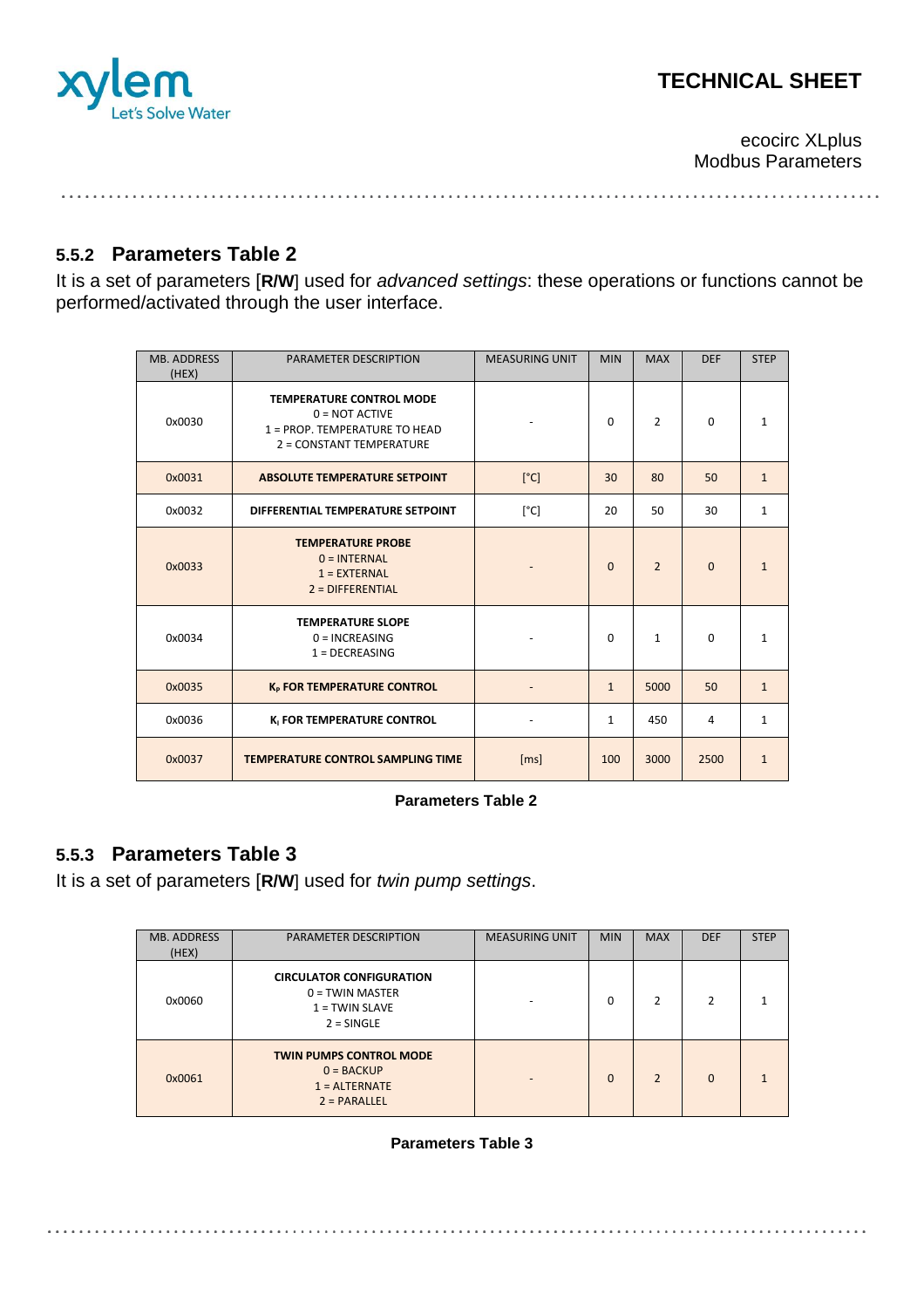

ecocirc XLplus Modbus Parameters

# **5.6** *Virtual Memory – Information Tables*

## <span id="page-9-0"></span>**5.6.1 Information Table 1**

It is a set of information [**R**] used for *standard use*: generally the same data a user can acquire through the user interface.

| MB. ADDRESS<br>(HEX) | <b>INFORMATION DESCRIPTION</b>                                                                                                                                                                                                                                 | <b>MEASURING UNIT</b>                                                 | <b>MIN</b>   | <b>MAX</b> | <b>DEF</b>  | <b>STEP</b>  |
|----------------------|----------------------------------------------------------------------------------------------------------------------------------------------------------------------------------------------------------------------------------------------------------------|-----------------------------------------------------------------------|--------------|------------|-------------|--------------|
| 0x0200               | <b>INPUT POWER</b> <sup>1</sup>                                                                                                                                                                                                                                | [W]                                                                   |              |            | $\cdots$    | $\mathbf{1}$ |
| 0x0201               | HEAD $[H]$ <sup>1</sup>                                                                                                                                                                                                                                        | $[1/100 \text{ m}]$<br>$(i.e. 1050 = 10,50m)$                         | $\cdots$     |            |             | $\mathbf{1}$ |
| 0x0202               | $FLOW [Q]$ <sup>1</sup>                                                                                                                                                                                                                                        | $[1/10 \frac{1}{s}]$<br>$(i.e. 1054 = 105,41/s)$                      |              |            |             | $\mathbf{1}$ |
| 0x0203               | SPEED <sup>1</sup>                                                                                                                                                                                                                                             | [rpm]                                                                 |              |            |             | $\mathbf{1}$ |
| 0x0204               | <b>WATER TEMPERATURE</b>                                                                                                                                                                                                                                       | [1/10 °C]<br>(i.e. $-155 = -15,5^{\circ}C$<br>$1126 = 112,6^{\circ}C$ | $-200$       | 1200       |             | $\mathbf{1}$ |
| 0x0205               | <b>EXTERNAL WATER TEMPERATURE</b>                                                                                                                                                                                                                              | [1/10 °C]<br>$(Es. -155 = -15.5^{\circ}C)$<br>$1126 = 112,6^{\circ}C$ | $-200$       | 1200       | $\ddotsc$   | $\mathbf{1}$ |
| 0x0206               | <b>WINDING 1 TEMPERATURE</b>                                                                                                                                                                                                                                   | [°C]                                                                  | $\mathbf{0}$ | 255        |             | $\mathbf{1}$ |
| 0x0207               | <b>WINDING 2 TEMPERATURE</b>                                                                                                                                                                                                                                   | [°C]                                                                  | $\mathbf 0$  | 255        | $\cdots$    | $\mathbf{1}$ |
| 0x0208               | <b>WINDING 3 TEMPERATURE</b>                                                                                                                                                                                                                                   | [°C]                                                                  | $\mathbf{0}$ | 255        |             | $\mathbf{1}$ |
| 0x0209               | POWER MODULE TEMPERATURE                                                                                                                                                                                                                                       | [°C]                                                                  | 0            | 255        | $\ddotsc$   | $\mathbf{1}$ |
| 0x020A               | <b>QUADRATURE CURRENT<sup>1</sup></b>                                                                                                                                                                                                                          | [1/100A]<br>(i.e. $124 = 1,24$ [A])                                   |              | $\ddotsc$  |             | $\mathbf{1}$ |
| 0x020B               | <b>BIT FIELDS STATUS I/O</b><br>Bit 0: 0/10V SIGNAL STATUS<br>Bit 1: 4/20mA SIGNAL STATUS<br>Bit 2: START/STOP SIGNAL STATUS<br><b>Bit 3: TEMP PROBE SIGNAL STATUS</b><br>Bit $4 \div 7$ : N.U.<br><b>Bit 8: OUTPUT RELAY STATUS</b><br>Bit $9 \div 15$ : N.U. |                                                                       |              | $\cdots$   | $\mathbf 0$ |              |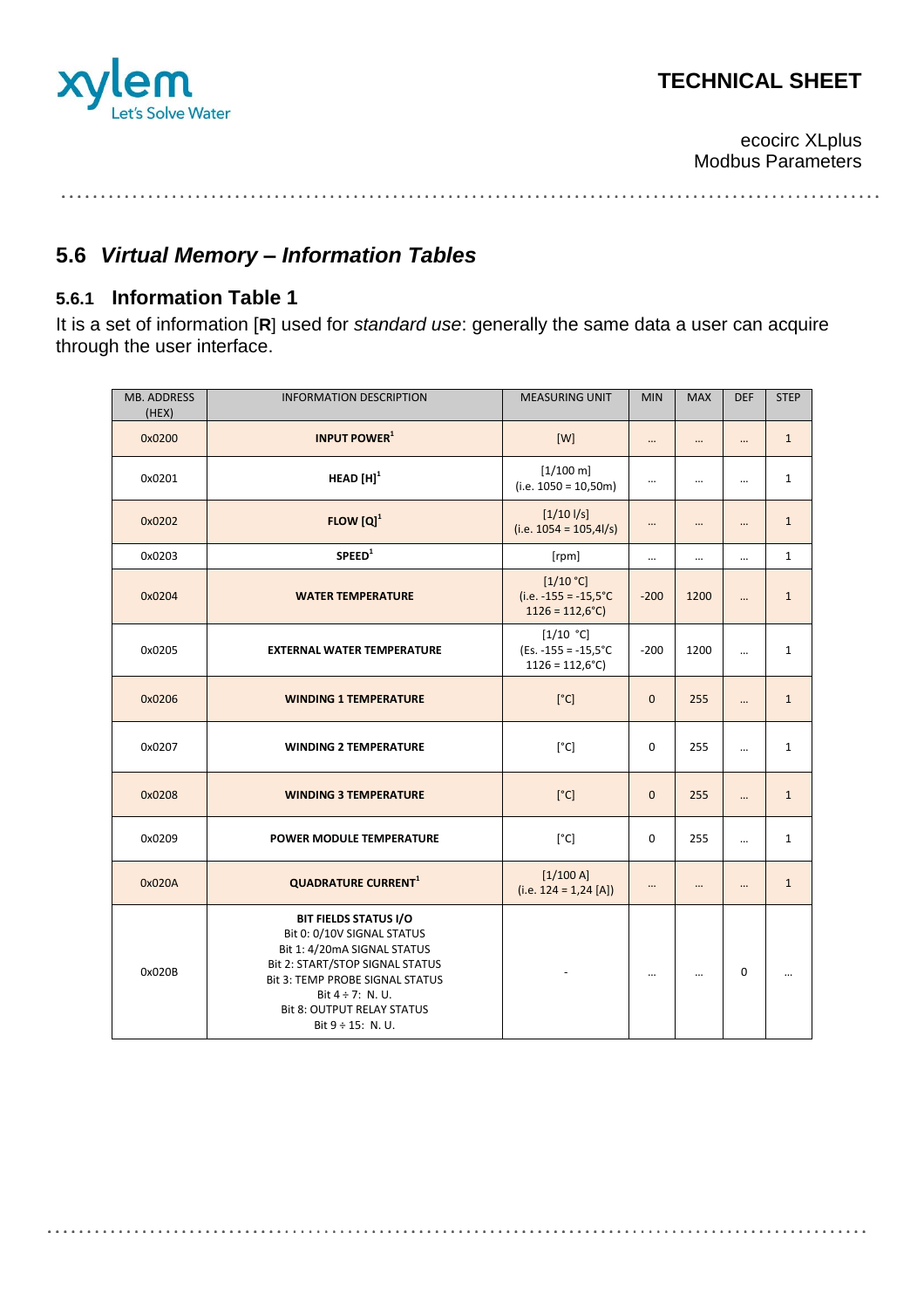

#### ecocirc XLplus Modbus Parameters

| 0x020C | <b>BIT FIELDS ALARM 1</b><br>Bit 0: WATER PROBE ALARM (A1)<br>Bit 1: WATER OVERTEMPERATURE ALARM (A2)<br>Bit 2: POWER MODULE OVERTEMP. ALARM (A3)<br>Bit 3: N. U.<br>Bit 4: DATA MEMORY CORRUPTED ALARM (A5)<br>Bit 5: EXT. WATER TEMP. PROBE ALARM <sup>2</sup> (A6)<br>Bit 6: PRESSURE SENSOR ALARM (A7)<br>Bit $7 \div 10$ : N. U.<br>Bit 11: TWIN COMM. LOST <sup>3</sup> (A12)<br>Bit 12: TWIN COMM. LOST <sup>4</sup> (A12)<br>Bit 13 ÷ 15: N. U.                                                                                                                                                                                                                                   |          |    | $\overline{0}$ |              |
|--------|-------------------------------------------------------------------------------------------------------------------------------------------------------------------------------------------------------------------------------------------------------------------------------------------------------------------------------------------------------------------------------------------------------------------------------------------------------------------------------------------------------------------------------------------------------------------------------------------------------------------------------------------------------------------------------------------|----------|----|----------------|--------------|
| 0x020D | <b>BIT FIELDS ALARM 2</b><br>Bit 0: INTERNAL ALARM <sup>5</sup> (A20)<br>Bit 1: INTERNAL ALARM <sup>6</sup> (A20)<br>Bit 2: INTERNAL ALARM <sup>'</sup> (A20)<br>Bit 3: INTERNAL ALARM <sup>8</sup> (A20)<br>Bit 4: INTERNAL ALARM <sup>9</sup> (A20)<br>Bit 5: INTERNAL ALARM <sup>10</sup> (A20)<br>Bit 6: INTERNAL ALARM <sup>11</sup> (A20)<br>Bit $7 \div 15 = N.U.$                                                                                                                                                                                                                                                                                                                 |          |    | 0              |              |
| 0x020E | <b>BIT FIELDS ERRORS</b><br>Bit 0: INTERNAL COMM. LOST (E1)<br>Bit 1: MOTOR OVERLOAD (E2)<br>Bit 2: DC-BUS OVERVOLTAGE (E3)<br>Bit 3: TRIP CONTROL ERROR (E4)<br>Bit 4: DATA MEMORY CORRUPTED ERROR <sup>12</sup> (E5)<br>Bit 5: GRID VOLTAGE ERROR (E6)<br>Bit 6: MOTOR WINDING TEMPERATURE ERROR (E7)<br>Bit 7: POWER MODULE TEMPERATURE ERROR (E8) <sup>13</sup><br>Bit 8: NTC HW ERROR (E9) <sup>14</sup><br>Bit 9: DATA MEMORY CORRUPTED ERROR <sup>15</sup> (E5)<br>Bit 10: DATA MEMORY CORRUPTED ERROR <sup>16</sup> (E5)<br>Bit 11: DRY-RUN DETECT (E10)<br>Bit 12: NTC POWER MODULE FAIL (E9)<br>Bit 13: ROTOR BLOCKED (E4)<br>Bit 14: MOTOR UNCONNECTED (E9)<br>Bit $15 = N.U.$ |          |    | $\overline{0}$ |              |
| 0x020F | <b>ACTIVE ERROR CODE</b><br>$0 = NO$ ERROR<br>1 = INTERNAL COMM. LOST<br>2 = MOTOR OVERLOAD<br>3 = DC-BUS OVERVOLTAGE<br>4 = TRIP CONTROL ERROR<br>5 = DATA MEMORY CORRUPTED ERROR<br>6 = GRID VOLTAGE ERROR<br>7 = MOTOR WINDING TEMPERATURE ERROR<br>8 = POWER MODULE TEMPERATURE ERROR<br>$9 =$ GENERIC HW ERROR<br>10 = DRY-RUN DETECT                                                                                                                                                                                                                                                                                                                                                | $\Omega$ | 10 | 0              | $\mathbf{1}$ |

**Information Table 1**

. . . . . . . . . . . . . . . .

1 The MIN, MAX and DEFAULT value depends strictly on the pump model.

 $^2$  This alarm is enabled only if "TEMP. CONTROL MODE" (at address 0x0030) is active

 $^3$  This bit field is enabled only in Twin Slave

<sup>4</sup> This bit field is enabled only in Twin Master

<sup>5</sup> This bit field refers to internal communication problem, specifically UNKNOWN COMMAND

 $^6$  This bit field refers to internal communication problem, specifically INCORRECT DATA LENGTH

 $^7$  This bit field refers to internal communication problem, specifically INCORRECT DATA VALUE

<sup>8</sup> This bit field refers to internal communication problem, specifically INCORRECT MOTOR CONFIGURATION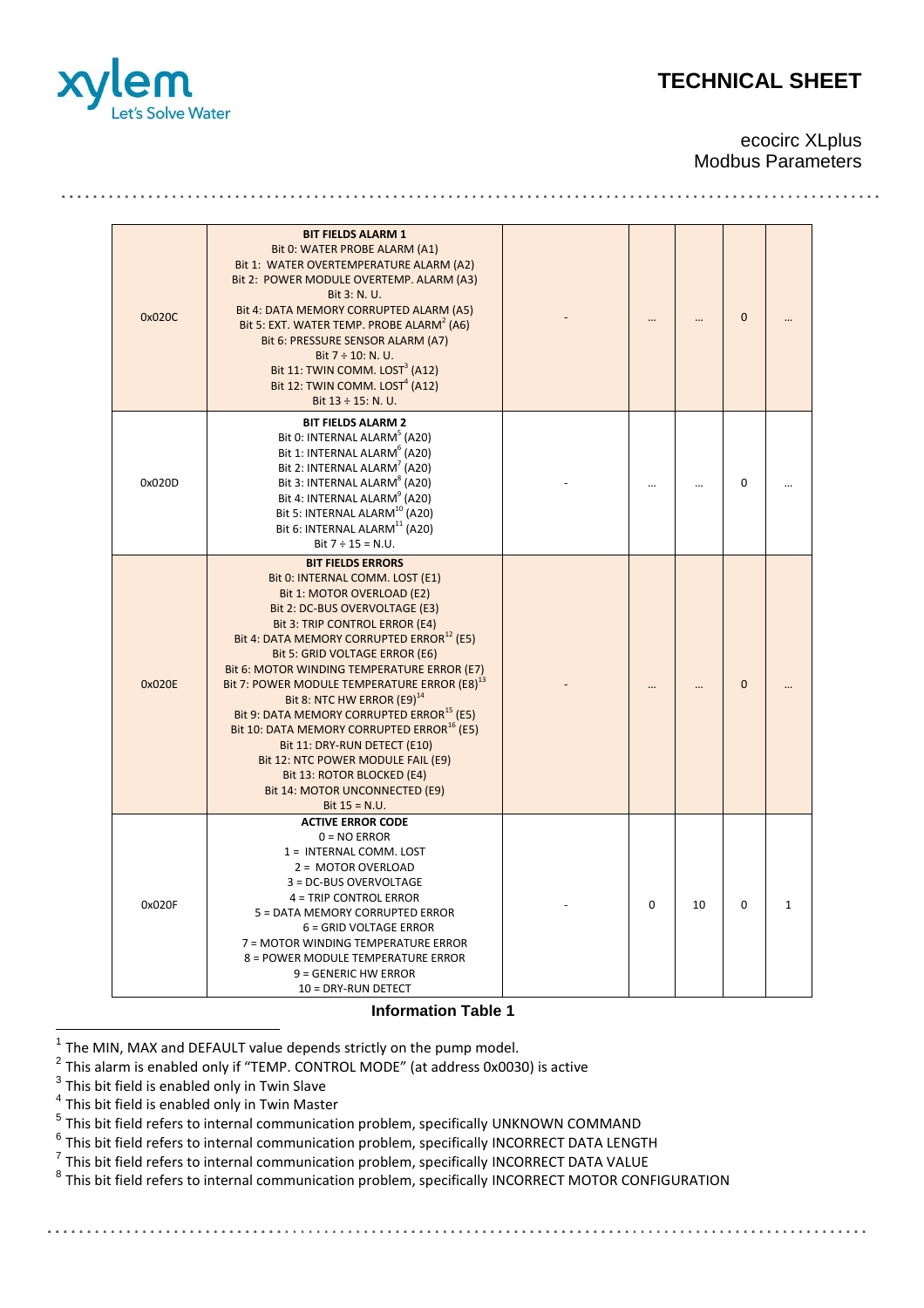

ecocirc XLplus Modbus Parameters

<sup>9</sup><br>This bit field refers to internal communication problem, specifically INCORRECT PWM FREQUENCY

<sup>11</sup> This bit field refers to internal communication problem, specifically PARAMETER NOT SAVED

- $\frac{11}{11}$  This bit field refers to internal communication problem, specifically COMMAND NOT ACCEPTED
- $\frac{12}{12}$  This bit field refers to EEPROM data corruption
- <sup>13</sup> This bit field refers to over-temperature, probe open or shortened

- <sup>14</sup> This bit field refers to stuck probe
- <sup>15</sup> This bit field refers to factory data corruption
- <sup>16</sup> This bit field refers to hydraulic maps corruption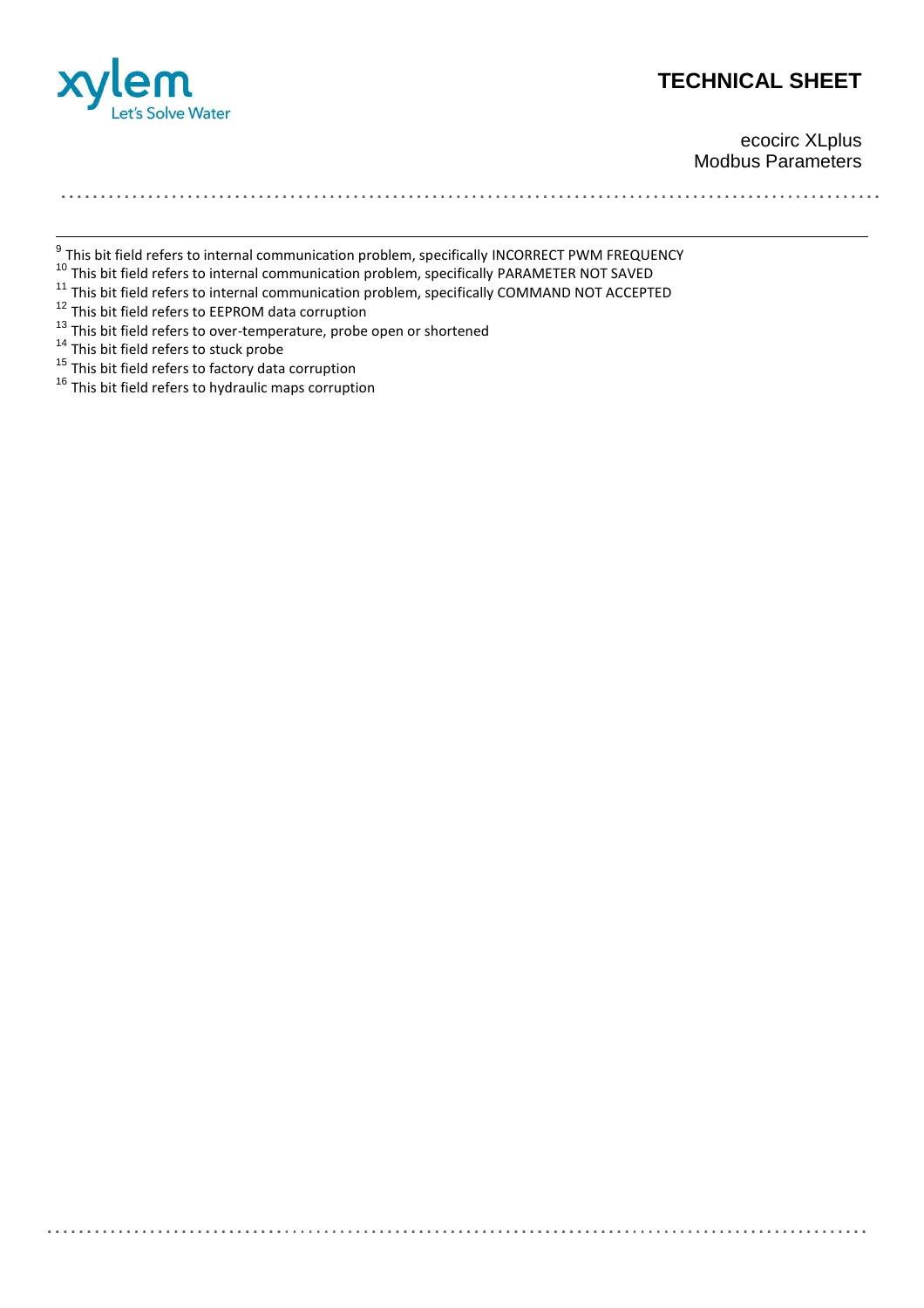## <span id="page-12-0"></span>**5.6.2 Information Table 2**

It is a set of information [**R**] used for *advanced use*: generally these data cannot be accessed through the user interface.

| <b>MB. ADDRESS</b><br>(HEX) | <b>INFORMATION DESCRIPTION</b>                                                                                                             | <b>MEASURING UNIT</b>                           | <b>MIN</b>               | <b>MAX</b>   | <b>DEF</b>  | <b>STEP</b>  |
|-----------------------------|--------------------------------------------------------------------------------------------------------------------------------------------|-------------------------------------------------|--------------------------|--------------|-------------|--------------|
| 0x0230                      | <b>MODBUS SLAVE ADDRESS</b>                                                                                                                |                                                 | $\mathbf{1}$             | 255          | 105         | $\mathbf{1}$ |
| 0x0231                      | <b>WI-FI CLIENT/SERVER CONFIGURATION</b><br>$0 =$ SERVER<br>$1 = CLIENT$                                                                   |                                                 | 0                        | $\mathbf{1}$ | 0           | $\mathbf{1}$ |
| 0x0232                      | <b>PRESSURE SENSOR MODEL</b><br>$0 =$ DIFF. PRESSURE SENSOR / Range $0 \div 1.0$ bar<br>1 = DIFF. PRESSURE SENSOR / Range $0 \div 2.0$ bar |                                                 | $\mathbf{0}$             | $\mathbf{1}$ | $\mathbf 0$ | $\mathbf{1}$ |
| 0x0233                      | PROPORTIONAL PRESSURE MIN SETPOINT                                                                                                         | $[1/100 \text{ m}]$<br>$(i.e. .350 = 3,50m)$    |                          |              |             |              |
| 0x0234                      | <b>PROPORTIONAL PRESSURE MAX SETPOINT</b>                                                                                                  | $[1/100 \text{ m}]$<br>$(i.e. .350 = 3,50m)$    |                          |              |             |              |
| 0x0235                      | <b>CONSTANT PRESSURE MIN SETPOINT</b>                                                                                                      | $[1/100 \,\mathrm{m}]$<br>$(i.e. .350 = 3,50m)$ | $\blacksquare$           |              |             |              |
| 0x0236                      | <b>CONSTANT PRESSURE MAX SETPOINT</b>                                                                                                      | $[1/100 \text{ m}]$<br>$(i.e. .350 = 3,50m)$    |                          |              |             |              |
| 0x0237                      | <b>CONSTANT CURVE MIN SETPOINT</b>                                                                                                         | [rpm]                                           | $\blacksquare$           |              |             |              |
| 0x0238                      | <b>CONSTANT CURVE MAX SETPOINT</b>                                                                                                         | [rpm]                                           | $\overline{\phantom{a}}$ |              |             |              |
| 0x0239                      | <b>COMMUNICATION PROTOCOL</b><br>$0 = MODBUS$<br>$1 = BACNET$                                                                              |                                                 | 0                        | $\mathbf{1}$ | 0           | $\mathbf{1}$ |
| 0x023A                      | <b>BAUD RATE</b>                                                                                                                           |                                                 |                          |              |             |              |

**Information Table 2**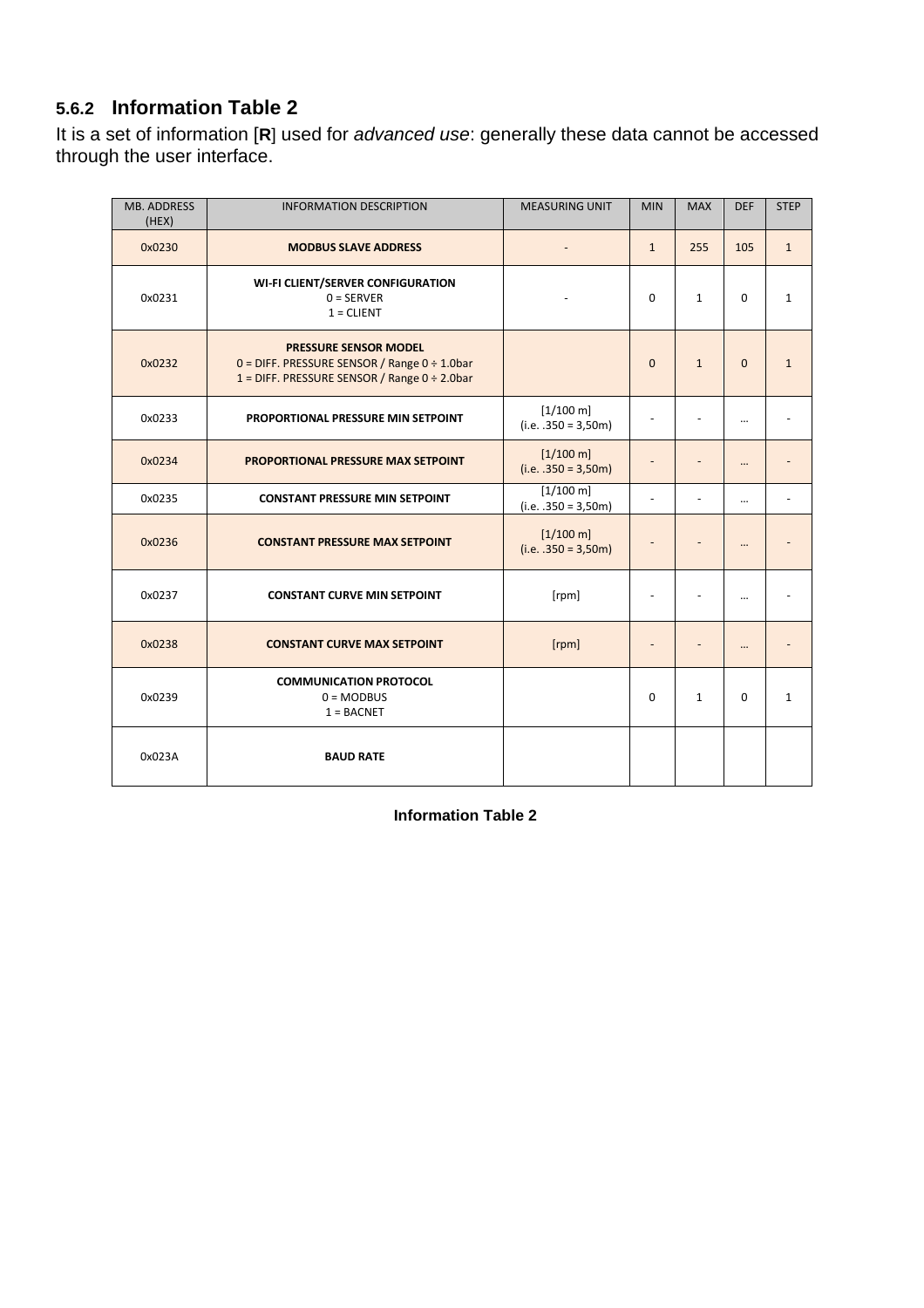## <span id="page-13-0"></span>**5.6.3 Information Table 3<sup>1</sup>**

It is a set of information [**R**] used for *twin pump use*: generally these data cannot be accessed through the user interface, and are available to the Twin Master for managing the pump.

| <b>MB. ADDRESS</b><br>(HEX) | <b>INFORMATION DESCRIPTION</b>                            | <b>MEASURING UNIT</b>                         | <b>MIN</b>     | <b>MAX</b>   | <b>DEF</b>  | <b>STEP</b>  |
|-----------------------------|-----------------------------------------------------------|-----------------------------------------------|----------------|--------------|-------------|--------------|
| 0x0260                      | TWIN SLAVE DRIVEN CURVE <sup>2</sup>                      | [rpm]                                         | 800            | 4500         | 2000        | $\mathbf{1}$ |
| 0x0261                      | <b>TWIN SLAVE START/STOP</b><br>$0 = STOP$<br>$1 = STATE$ | $\blacksquare$                                | $\Omega$       | $\mathbf{1}$ | $\mathbf 0$ | $\mathbf{1}$ |
| 0x0262                      | TWIN SLAVE INPUT POWER <sup>2</sup>                       | [W]                                           | $\cdots$       |              |             | $\mathbf{1}$ |
| 0x0263                      | TWIN SLAVE HEAD [H] <sup>2</sup>                          | $[1/100 \text{ m}]$<br>$(i.e. 1050 = 10,50m)$ | $\ldots$       |              |             | $\mathbf{1}$ |
| 0x0264                      | TWIN SLAVE FLOW [Q] <sup>2</sup>                          | $[1/10$ $1/s]$<br>$(i.e. 1054 = 105,41/s)$    | $\cdots$       |              |             | $\mathbf{1}$ |
| 0x0265                      | TWIN SLAVE SPEED <sup>2</sup>                             | rpm                                           | $\ldots$       |              |             | $1\,$        |
| 0x0266                      | <b>TWIN SLAVE WINDING 1 TEMPERATURE</b>                   | [°C]                                          | $\mathbf{0}$   | 255          |             | $\mathbf{1}$ |
| 0x0267                      | <b>TWIN SLAVE WINDING 2 TEMPERATURE</b>                   | [°C]                                          | $\Omega$       | 255          | $\ddotsc$   | $\mathbf{1}$ |
| 0x0268                      | <b>TWIN SLAVE WINDING 3 TEMPERATURE</b>                   | [°C]                                          | $\overline{0}$ | 255          |             | $\mathbf{1}$ |
| 0x0269                      | TWIN SLAVE POWER MODULE TEMPERATURE                       | [°C]                                          | $\mathbf 0$    | 255          |             | $\mathbf{1}$ |
| 0x026A                      | TWIN SLAVE QUADRATURE CURRENT <sup>2</sup>                | [1/100 A]<br>$(i.e. 124 = 1,24 [A])$          |                |              |             | $\mathbf{1}$ |
| 0x026B                      | TWIN SLAVE BIT FIELDS ALARM 13                            | L,                                            | $\cdots$       |              | $\Omega$    |              |
| 0x026C                      | TWIN SLAVE BIT FIELDS ALARM 2 <sup>4</sup>                | $\overline{\phantom{0}}$                      |                |              | $\mathbf 0$ |              |
| 0x026D                      | TWIN SLAVE BIT FIELDS ERRORS <sup>5</sup>                 |                                               | $\cdots$       |              | $\mathbf 0$ |              |

#### **Information Table 3**

 1 This table is visible only if the circulator is set as twin pump MASTER. 2 The MIN, MAX and DEFAULT value depends strictly on the pump model; values in the table are only for reference.

 $^3$  Bit Field register with the same active bits as in the register at address 0x020C

 $4$  Bit Field register with the same active bits as in the register at address 0x020D

<sup>&</sup>lt;sup>5</sup> Bit Field register with the same active bits as in the register at address 0x020E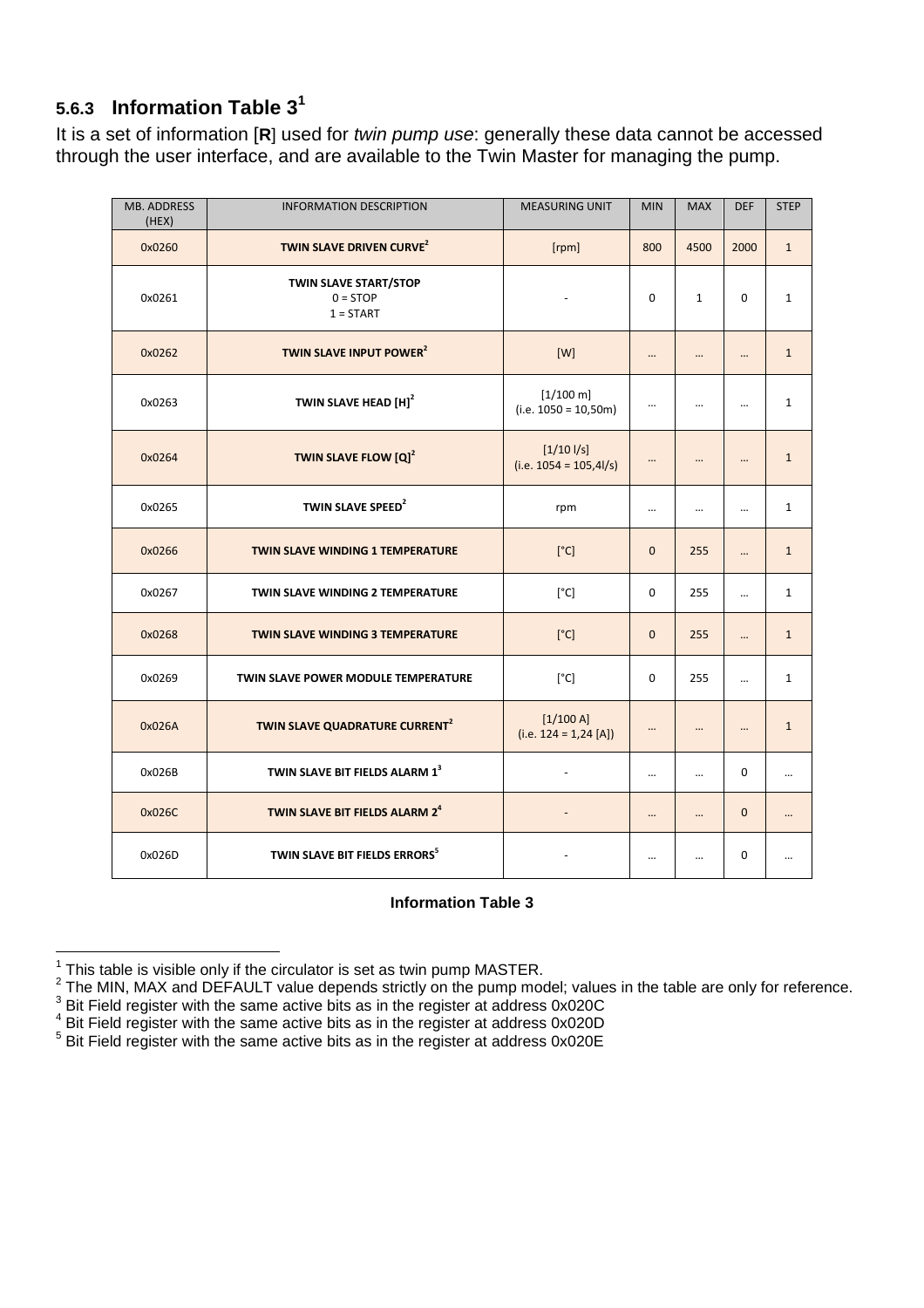## **5.7** *Virtual Memory – Log Tables*

## <span id="page-14-0"></span>**5.7.1 Log Errors Table**

It is a set of information [**R**] managed whenever the system reaches an *error condition*: these information are not accessible through the user interface.

| <b>MB. ADDRESS</b><br>(HEX) | <b>INFORMATION DESCRIPTION</b>                      | <b>MIN</b>     | <b>MAX</b>    | <b>DEF</b> | <b>STEP</b>  |
|-----------------------------|-----------------------------------------------------|----------------|---------------|------------|--------------|
| 0x0400                      | <b>ACTIVE ERROR CODE 1<sup>1</sup></b>              | $\overline{0}$ | 20            |            | $\mathbf{1}$ |
| 0x0401                      | <b>START TIME ERROR 1 (LSW)</b>                     | 0              | OxFFFF        | $\ddotsc$  | $\mathbf 1$  |
| 0x0402                      | <b>START TIME ERROR 1 (MSW)</b>                     | $\overline{0}$ | <b>OxFFFF</b> |            | $\mathbf{1}$ |
| 0x0403                      | <b>END TIME ERROR 1 (LSW)</b>                       | 0              | <b>OxFFFF</b> |            | $\mathbf 1$  |
| 0x0404                      | <b>END TIME ERROR 1 (MSW)</b>                       | $\overline{0}$ | <b>OxFFFF</b> |            | $\mathbf{1}$ |
| 0x0405                      | BIT FIELDS ERRORS 1 <sup>2</sup>                    | 0              | <b>OxFFFF</b> | $\ddotsc$  | $\mathbf 1$  |
| 0x0406                      | <b>INFO 1_1 / ERROR COUNTER</b>                     |                |               |            |              |
| 0x0407                      | INFO 1_2 / SPEED SETPOINT                           |                |               |            |              |
| 0x0408                      | INFO 1_3 / SPEED <sup>3</sup>                       |                |               |            |              |
| 0x0409                      | INFO 1_4 / QUADRATURE CURRENT <sup>4</sup>          |                |               |            |              |
| 0x040A                      | INFO 1_5 / BIT FIELDS ALARM 1 <sup>5</sup>          |                | $\cdots$      | $\cdots$   |              |
| 0x040B                      | INFO 1_6 / BIT FIELDS ALARM 2 <sup>6</sup>          |                |               |            |              |
| 0x040C                      | <b>INFO 1_7 / BIT FIELDS STATUS I/O<sup>7</sup></b> | $\cdots$       | $\cdots$      | $\cdots$   | $\ddotsc$    |
| 0x040D                      | INFO 1_8 / INPUT POWER <sup>8</sup>                 |                |               |            |              |
| 0x040E                      | INFO 1_9 / FLOW $[Q]$ <sup>9</sup>                  |                |               |            |              |
| 0x040F                      | INFO 1_10 / HEAD [H] <sup>10</sup>                  | $\cdots$       | $\cdots$      | $\cdots$   | $\cdots$     |
| 0x0410                      | INFO 1_11 / POWER MODULE TEMPERATURE <sup>11</sup>  | $\cdots$       |               |            |              |
| 0x0411                      | INFO 1 12 / OPERATING MODE <sup>12</sup>            |                |               |            |              |
| 0x0412                      | INFO 1_13 / N.U.                                    |                |               |            |              |
| 0x0413                      | INFO 1_14 / N.U.                                    |                |               |            |              |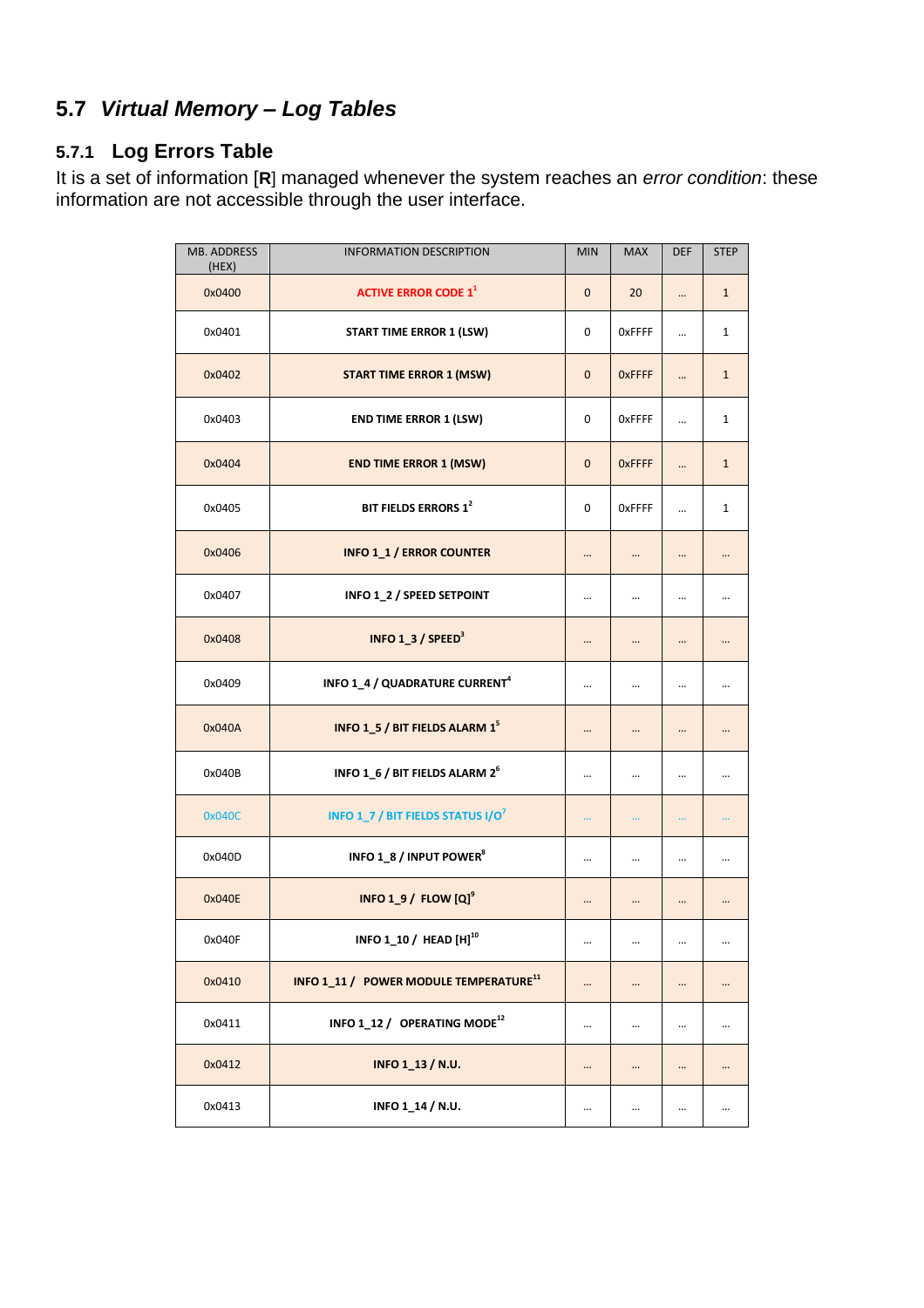| 0x0414   | INFO 1_15 / N.U.                       | $\ddotsc$    | $\ddotsc$ |           | $\cdots$     |
|----------|----------------------------------------|--------------|-----------|-----------|--------------|
| 0x0415   | INFO 1_16 / N.U.                       |              |           |           |              |
| 0x0416   | <b>ACTIVE ERROR CODE 2<sup>1</sup></b> | $\mathbf 0$  | 20        |           | $\mathbf{1}$ |
| 0x0417   | <b>START TIME ERROR 2 (LSW)</b>        | $\mathbf 0$  | OxFFFF    | $\cdots$  | $\mathbf{1}$ |
| $\cdots$ | $\cdots$                               |              | $\ddotsc$ |           |              |
| 0x042B   | INFO 2_16 / N.U.                       | $\cdots$     |           |           | $\cdots$     |
| 0x042C   | <b>ACTIVE ERROR CODE 3<sup>1</sup></b> | $\mathbf{0}$ | 20        |           | $\mathbf{1}$ |
| 0x042D   | <b>START TIME ERROR 3 (LSW)</b>        | $\mathbf 0$  | OxFFFF    | $\ddotsc$ | $\mathbf{1}$ |
|          | $\cdots$                               |              |           |           |              |
| 0x0441   | INFO 3_16 / N.U.                       | $\cdots$     |           | $\cdots$  |              |
| 0x0442   | <b>ACTIVE ERROR CODE 4<sup>1</sup></b> | $\mathbf{0}$ | 20        | $\ddotsc$ | $\mathbf{1}$ |
| 0x0443   | <b>START TIME ERROR 4 (LSW)</b>        | 0            | OxFFFF    | $\ddotsc$ | 1            |
| $\cdots$ |                                        |              |           |           |              |
| 0x0457   | INFO 4_16 / N.U.                       |              |           |           |              |
| 0x0458   | <b>ACTIVE ERROR CODE 5<sup>1</sup></b> | $\mathbf{0}$ | 20        |           | $\mathbf{1}$ |
| 0x0459   | <b>START TIME ERROR 5 (LSW)</b>        | 0            | OxFFFF    | $\ddotsc$ | 1            |
| $\cdots$ | $\cdots$                               | $\cdots$     |           | $\ddotsc$ | $\cdots$     |
| 0x046D   | INFO 5_16 / N.U.                       | $\cdots$     |           |           |              |
| 0x046E   | <b>ACTIVE ERROR CODE 6<sup>1</sup></b> | $\mathbf 0$  | 20        |           | $\mathbf{1}$ |
| 0x046F   | <b>START TIME ERROR 6 (LSW)</b>        | 0            | OxFFFF    | $\cdots$  | $\mathbf{1}$ |
| $\cdots$ | $\cdots$                               | $\cdots$     | $\cdots$  | $\cdots$  |              |
| 0x0483   | INFO 6_16 / N.U.                       | $\cdots$     | $\cdots$  | $\cdots$  |              |
| 0x0484   | <b>ACTIVE ERROR CODE 7<sup>1</sup></b> | $\mathbf 0$  | 20        |           | $\mathbf{1}$ |
| 0x0485   | <b>START TIME ERROR 7 (LSW)</b>        | 0            | OxFFFF    | $\ddotsc$ | $\mathbf{1}$ |
| $\cdots$ | $\cdots$                               |              |           |           |              |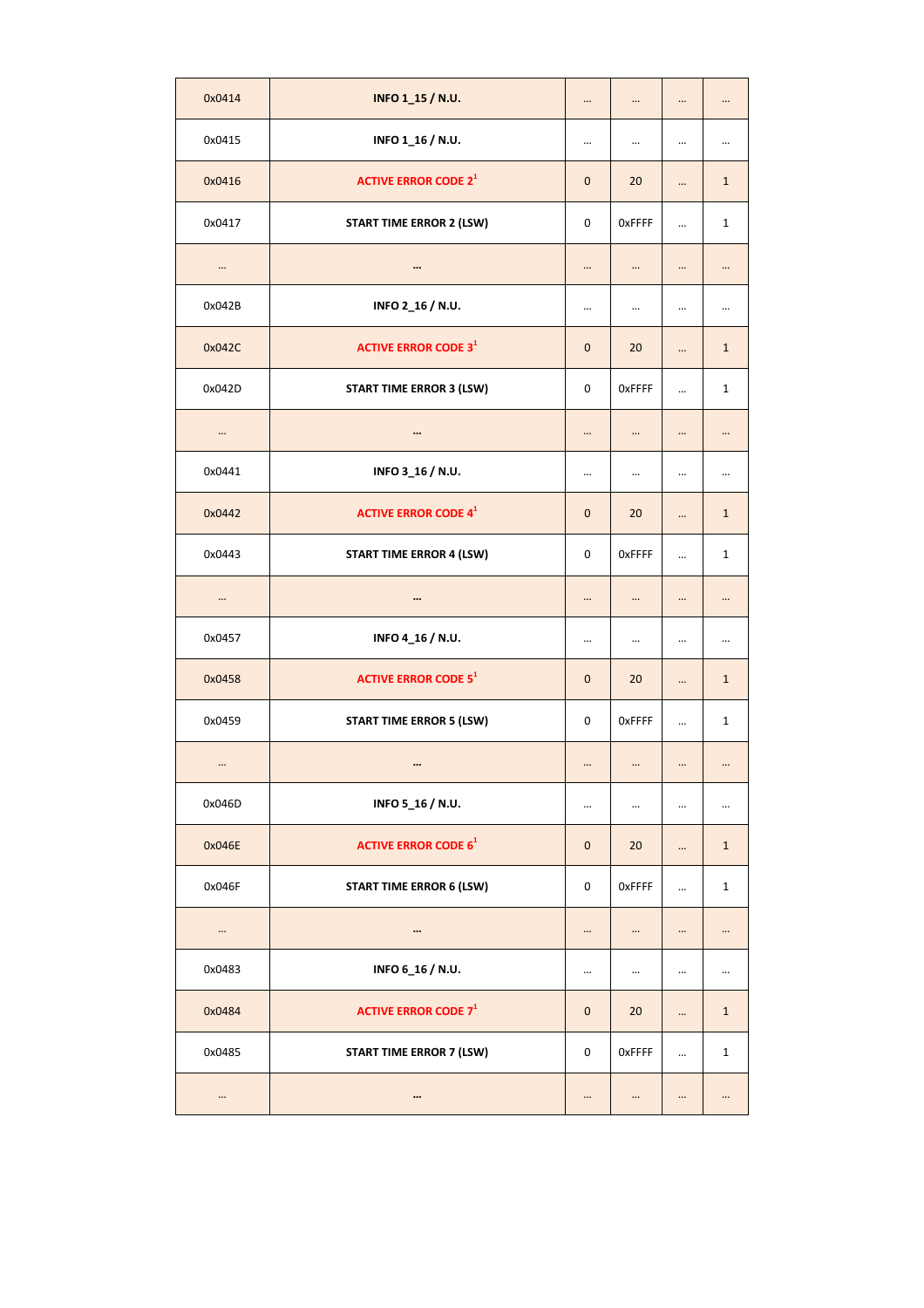| 0x0499   | INFO 7_16 / N.U.                       | $\cdots$     | $\cdots$      | $\cdots$ | $\cdots$ |
|----------|----------------------------------------|--------------|---------------|----------|----------|
| 0x049A   | <b>ACTIVE ERROR CODE 8<sup>1</sup></b> | $\mathbf{0}$ | 20            | $\cdots$ |          |
| 0x049B   | <b>START TIME ERROR 8 (LSW)</b>        | $\mathbf 0$  | <b>OxFFFF</b> | $\cdots$ |          |
| $\cdots$ |                                        |              |               | $\cdots$ |          |
| 0x04AF   | INFO 8_16 / N.U.                       | $\cdots$     |               |          | $\cdots$ |

 $^6$  Stored value of the register "BIT FIELDS ALARM 2" (address 0x020D) when the error happened

<sup>8</sup> Stored value of the register "INPUT POWER" (address 0x0200) when the error happened

 $^9$  Stored value of the register "FLOW [Q]" (address 0x0202) when the error happened

<sup>10</sup> Stored value of the register "HEAD [H]" (address 0x0201) when the error happened

<sup>11</sup> Stored value of the register "POWER MODULE TEMPERATURE" (address 0x0209) when the error happened

<sup>12</sup> Stored value of the parameter "OPERATING MODE" (address 0x0000) when the error happened

<sup>1&</sup>lt;br>1 Stored value of the register "ACTIVE ERROR CODE" (address 0x020F) when the error happened<br><sup>2</sup> Stored value of the register "BIT FIELDS ERRORS" (address 0x020E) when the error happened

 $3$  Stored value of the register "SPEED" (address 0x0203) when the error happened

<sup>4</sup> Stored value of the register "QUADRATURE CURRENT" (address 0x020A) when the error happened

<sup>&</sup>lt;sup>5</sup> Stored value of the register "BIT FIELDS ALARM 1" (address 0x020C) when the error happened

 $^7$  Stored value of the register "BIT FIELDS STATUS I/O" (address 0x020B) when the error happened